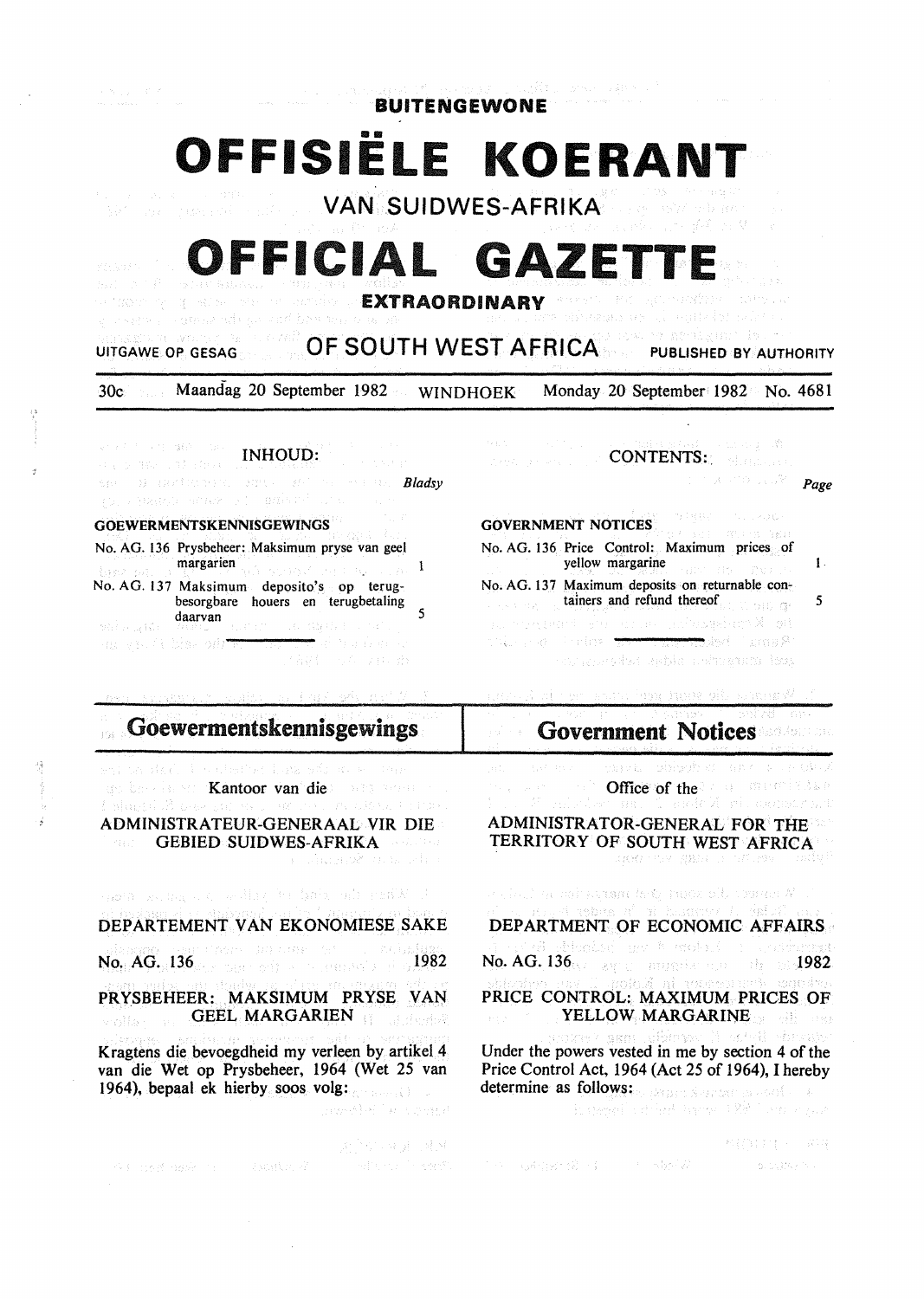#### 1. In hierdie Kennisgewing beteken

"geel margarien" geel margarien soos in artikel 1 van die Wet op die Suiwelnywerheid, 1961 (Wet 30 van 1961), omskryf;

"gewone geel margarien" geel margarien wat vervaardig is van dieselfde bestanddele in dieselfde verhouding tot mekaar en van dieselfde tekstuur is, en dieselfde smaak het as geel margarien en wat op die datum van inwerkingtreding van hierdie Kennisgewing onder die handelsname "Deli" en "Tafelkroon" bekendstaan vir solank bedoelde geel margarien aldus bekendstaan;

"margarien" margarien soos in artikel I van genoemde Wet op die Suiwelnywerheid, 1961, omskryf;

"spesiale sagte geel margarien" geel margarien wat vervaardig is van dieselfde bestanddele in dieselfde verhouding tot mekaar en van dieselfde tekstuur is, en dieselfde smaak het as geel margarien en wat op die datum van inwerkingtreding van hierdie Kennisgewing onder die handelsnaam "Rama" bekendstaan vir solank bedoelde geel margarien aldus bekendstaan.

2. Wanneer die soort geel margarien in Kolom 1 van Bylae 1 vermeld in 'n houer wat 'n plastiekbakkie of 'n bakkie van enige ander materiaal is verpak is, is die bedrag daarteenoor in Kolom 4 van bedoelde Bylae I vermeld die maksimum prys waarteen die verkoper daarteenoor in Kolom 2 van bedoelde Bylae I vermeld bedoelde soort geel margarien aan die verkoper daarteenoor in Kolom 3 van bedoelde Bylae I vermeld, mag verkoop.

3. W anneer die soort geel margarien in Ko1om I· van Bylae II vermeld in 'n ander houer as 'n houer in regulasie 2 bedoel, verpak is, is die bedrag daarteenoor in Kolom 4 van bedoelde Bylae II vermeld die maksimum prys waarteen die verkoper daarteenoor in Kolom 2 van bedoelde Bylae II vermeld bedoelde soort geel margarien aan die · koper daarteenoor in Kolom 3 van bedoelde Bylae II vermeld, mag verkoop.

经济报告 计控制

4. Goewermentskennisgewing AG. 121 van 31 Augustus 1981 word hierby ingetrek.

#### P.R. KRUGER

Pryskontroleur Windhoek, 15 September 1982

I. In this Notice -

"margarine" means margarine as defined in section 1 of the Dairy Industry Act, 1961 (Act 30 of 1961);

"special soft yellow margarine" means yellow margarine manufactured from the same ingredients in the same proportion to one another and having the same consistency and the same flavour as yellow margarine and known under the trade name "Rama" on the date of commencement of this Notice for as long as the said yellow margarine is so known;

"standard yellow margarine" means yellow margarine manufactured from the same ingredients in the same proportion to one another and having the same consistency and the same flavour as yellow margarine and known under the trade names "Deli" and "Tafelkroon" on the date of commencement of this Notice for as lopg as the said yellow margarine is so known;

"yellow margarine" means yellow margarine as defined in section 1 of the said Dairy Industry Act, 1961.

2. When the kind of yellow margarine mentioned in Column 1 of Schedule I is packed in a container which is a plastic tub or a tub of any other material, the amount mentioned opposite thereto in Column 4 of the said Schedule I shall be the maximum price at which the seller mentioned opposite thereto in Column 2 of the said Schedule I may sell such kind. of yellow margarine to the purchaser mentioned opposite thereto in Column 3 of the said Schedule I.

3. When the kind of yellow margarine mentioned in Column I of the Schedule II is packed in a container other than a container referred to in regulation 2, the amount mentioned opposite thereto in Column 4 of the said Schedule II shall be the maximum price at which the seller mentioned opposite thereto in Column 2 of the said Schedule II may sell such kind of yellow margarine to the purchaser mentioned opposite thereto in Column 3 of the said Schedule II.

4. Government Notice AG. 121 of 1981 is hereby withdrawn.

#### P.R. KRUGER

Price Controller Windhoek, 15 September 1982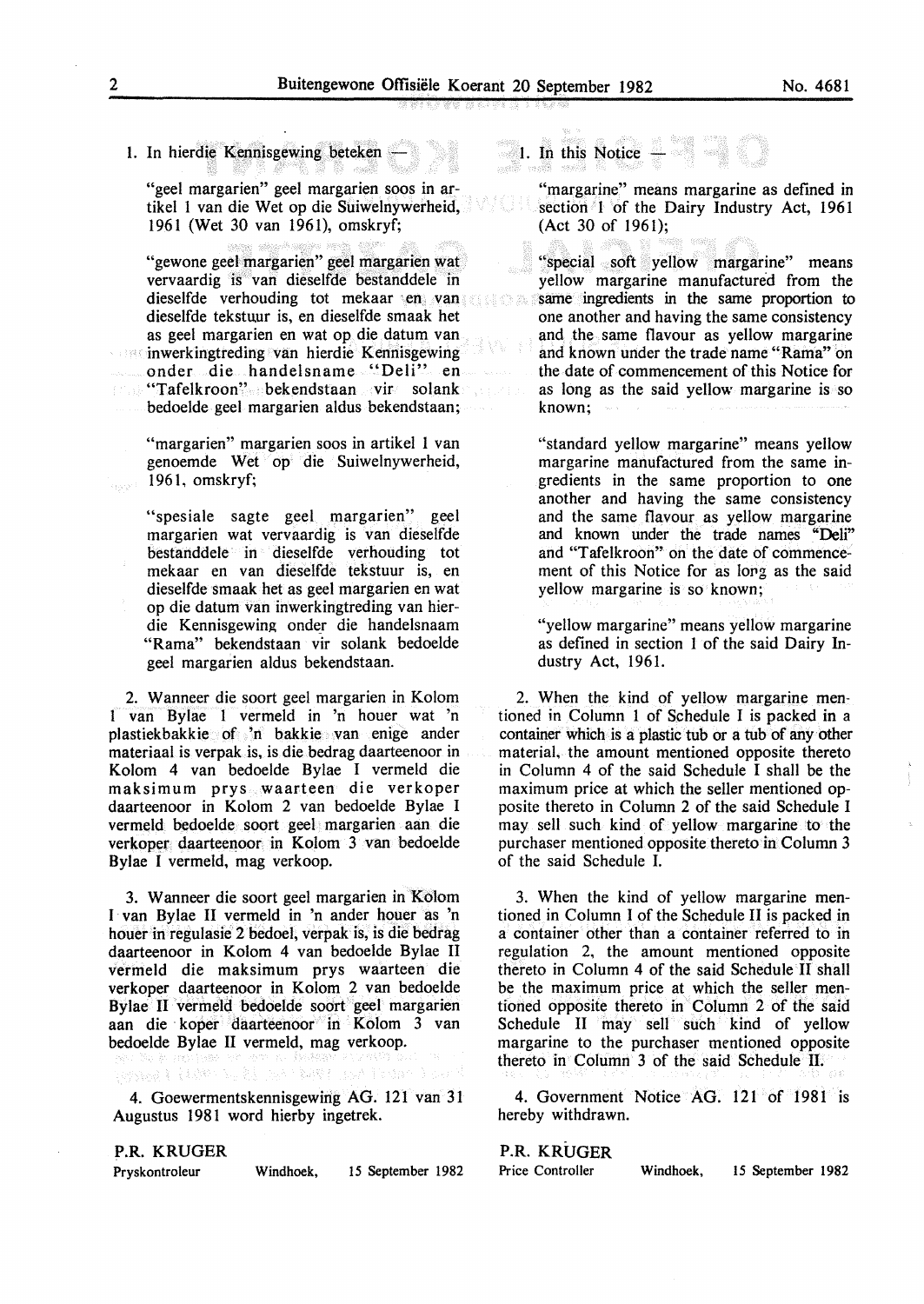#### **BYLAE I** MAKSIMUMPRYSE VAN GEWONE GEEL MARGARIEN EN SPESIALE SAGTE GEEL MARGARIEN IN BAKKIES VERPAK

| KOLOM 1 VEREEN                                                                                                                        | KOLOM <sup>2</sup>                | $KOLOM^3$                                                                                            | KOLOM 4 <sup> 1980</sup> ROD                                                                                                                                                                                                                                           |
|---------------------------------------------------------------------------------------------------------------------------------------|-----------------------------------|------------------------------------------------------------------------------------------------------|------------------------------------------------------------------------------------------------------------------------------------------------------------------------------------------------------------------------------------------------------------------------|
| wari mumate<br>Soort geel margarien                                                                                                   | <u>Ti theodyna</u> ti<br>Verkoper | – seliok<br>Koper                                                                                    | Deengaan pothe p. bal<br>Maksimum prys                                                                                                                                                                                                                                 |
| 이 가게 나오는 사람들은 사람들이 나라 가지 않았다.                                                                                                         | 대표 전시기 위해 가게                      | TURIT RIPUS S                                                                                        | en alternativo de la calculação de la provi                                                                                                                                                                                                                            |
| Gewone geel margarien                                                                                                                 | Vervaardiger                      | Groothandelaar                                                                                       | R23,41 per 10 kg<br>(afleweringskoste inge-                                                                                                                                                                                                                            |
| 医三甲板 经成本的 网络马拉比亚                                                                                                                      |                                   | - 1990年(1990年) - 1990年 - 1990年 - 1990年 - 1990年 - 1990年 - 1990年 - 1990年 - 1990年 - 1990年 - 1990年 - 199 | $\textbf{sluit}\big(\bigcup_{\mathcal{U}\in\mathcal{U}\cup\mathcal{U}}\mathcal{U}\big)_{\mathcal{U}\in\mathcal{U}}\big)=\bigcup_{\mathcal{U}\in\mathcal{U}}\big(\bigcup_{\mathcal{U}\in\mathcal{U}}\mathcal{U}\big)_{\mathcal{U}}\in\mathcal{U}\big(\mathcal{U}\big).$ |
| Gewone geel margarien                                                                                                                 | Groothandelaar                    | Handelaar                                                                                            | $R25,99$ per 10 kg<br>(afleweringskoste inge-                                                                                                                                                                                                                          |
| 2010 A.S. 1945 OF 12                                                                                                                  | <b>Service Controllers</b> (2009) | <b>1990年10月11日</b>                                                                                   | sluit)<br>$\frac{\text{sum}}{N}$ of $\frac{1}{N}$ or $\frac{1}{N}$ is proposed.                                                                                                                                                                                        |
| Gewone geel margarien<br>ブキン いつく いきりこくしょ                                                                                              | Handelaar<br>a sales i dala       | Verbruiker<br>i Vistorian e la                                                                       | R0,70 per 250 g<br>anist The Blogs                                                                                                                                                                                                                                     |
| Spesiale sagte geel<br>margarien                                                                                                      | Vervaardiger                      | Groothandelaar                                                                                       | R25,08 per $10$ kg<br>(afleweringskoste inge-<br>sluit)<br>Standard Barnett Brander                                                                                                                                                                                    |
| ミスト ハキー いっち ニュータ                                                                                                                      | <b>Commercial Commercial</b>      | in the company of the particular of the                                                              |                                                                                                                                                                                                                                                                        |
| Spesiale sagte geel<br>margarien and the state of the state of the state of the state of the state of the state of the state of the s | Groothandelaar                    | Handelaar                                                                                            | R27,84 per 10 kg<br>(afleweringskoste inge-                                                                                                                                                                                                                            |
| 医心室 经付款保险 经国际营销                                                                                                                       | and the first country of          | 一切取其。                                                                                                | $\text{sluit}$ since the second $\langle \cdot \rangle$                                                                                                                                                                                                                |
| Spesiale sagte geel<br>margarien                                                                                                      | Handelaar                         | Verbruiker                                                                                           | $R0,75$ per 250 g                                                                                                                                                                                                                                                      |

#### BYLAE II

#### MAKSIMUMPRYSE VAN GEWONE GEEL MARGARIEN EN SPESIALE SAGTE GEEL MARGARIEN VERPAK IN 'N ANDER HOUER AS 'N BAKKIE

| KOLOM 1                                              | KOLOM.2                | KOLOM 3        | KOLOM <sub>4</sub>                                       |
|------------------------------------------------------|------------------------|----------------|----------------------------------------------------------|
| Soort geel margarien                                 | Verkoper <b>Medall</b> | Koper<br>地位夹   | Maksimum prys                                            |
| Gewone geel margarien<br>GOLDEN RINAL ANDREWS.       | <b>Vervaardiger</b>    | Groothandelaar | R28,00 per 12,50 kg<br>(afleweringskoste inge-<br>sluit) |
| Gewone geel margarien<br>baint riso youist<br>f turn | Groothandelaar         | Handelaar      | R31,08 per 12,50 kg<br>(afleweringskoste inge-<br>sluit) |
| Gewone geel margarien                                | Handelaar              | Verbruiker     | R0,67 per $250 g$                                        |
| Spesiale sagte geel<br>margarien                     | Vervaardiger           | Groothandelaar | R29,26 per 12,50 kg<br>(afleweringskoste inge-<br>sluit) |
| Spesiale sagte geel<br>margarien                     | Groothandelaar         | Handelaar      | R32,48 per 12,50 kg<br>(afleweringskoste inge-<br>sluit) |
| Spesiale sagte<br>geel<br>margarien                  | Handelaar              | Verbruiker     | R0,70 per 250 g                                          |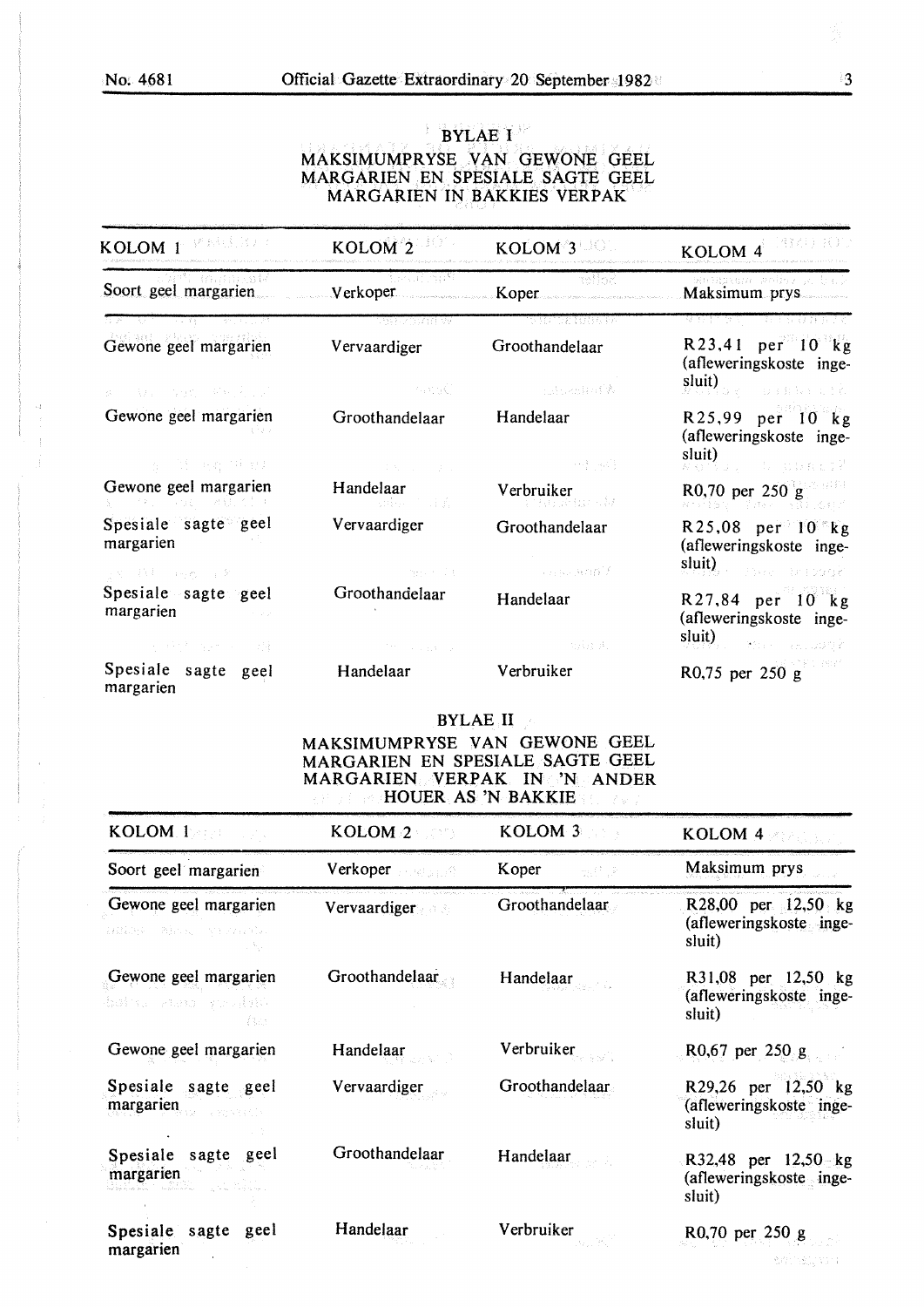#### SCHEDULE I MAXIMUM PRICES OF STANDARD YELLOW MARGARINE AND SPECIAL SOFT YELLOW MARGARINE PACKED IN TUBS

| <b>COLUMN 1</b>                                                                                                                                                                                                                                                                                                                | COLUMN <sub>2</sub>                       | <b>COLUMN 3</b>                                                      | COLUMN <sub>4</sub><br>计信号报文                                                                                                                                                                                                                                                       |
|--------------------------------------------------------------------------------------------------------------------------------------------------------------------------------------------------------------------------------------------------------------------------------------------------------------------------------|-------------------------------------------|----------------------------------------------------------------------|------------------------------------------------------------------------------------------------------------------------------------------------------------------------------------------------------------------------------------------------------------------------------------|
| Kind of yellow margarine                                                                                                                                                                                                                                                                                                       | <b>Seller</b>                             | Purchaser<br>Maria y Politica (1992)                                 | <b>Maximum Price</b>                                                                                                                                                                                                                                                               |
| Standard yellow<br>margarine and the state of the state of the state of the state of the state of the state of the state of the state of the state of the state of the state of the state of the state of the state of the state of the state of<br>anno 1982, Segi versolin                                                   | Manufacturer<br>Agent Epical State        | Wholesaler<br>The provided with                                      | $R23,41$ per 10 kg<br>(delivery costs includ-<br>ed)                                                                                                                                                                                                                               |
| Standard yellow<br>margarine and the state of the state of the state of the state of the state of the state of the state of the state of the state of the state of the state of the state of the state of the state of the state of the state of<br>stani – stemakse tinavesisko                                               | Wholesaler<br>Constitution of the         | Dealer<br>しょうほう しょうしょく                                               | R25,99 per 10 kg<br>(delivery costs includ-<br>ed)                                                                                                                                                                                                                                 |
| Standard yellow<br>margarine<br>Waller Street<br>Special soft yellow<br>margarine and the season of the season of the season of the season of the season of the season of the season of the season of the season of the season of the season of the season of the season of the season of the season o<br>OST - SAN KING DAG I | Dealer<br>Manufacturer<br>s e vibro seu p | Consumer<br><b>CONTRACTOR</b> STATES SECTION<br>Wholesaler<br>一般的男子? | R0,70 per 250 g<br>STEERBERFORTSCHEREN<br>R25,08 per 10 kg<br>(delivery costs includ-<br>ed)<br>$\mathcal{L}^{\text{max}}_{\text{max}}$ and $\mathcal{L}^{\text{max}}_{\text{max}}$ . Also, $\mathcal{L}^{\text{max}}_{\text{max}}$                                                |
| Special sort yellow<br>margarine and the state of the state of the state of the state of the state of the state of the state of the state of the state of the state of the state of the state of the state of the state of the state of the state of<br>ngin - arktivitinisko l                                                | Wholesaler<br>Constantinople              | Dealer<br>西辺 長い こうしのほ                                                | R27,84 per 10 kg<br>(delivery costs includ-<br><b>ed)</b> and the company of the company of the company of the company of the company of the company of the company of the company of the company of the company of the company of the company of the company of the company of th |
| Special soft yellow<br>margaring                                                                                                                                                                                                                                                                                               | Dealer<br>o madri mas                     | Consumer                                                             | R0,75 per 250 g<br>(タンカーバース・プロール ねんしげね)<br>Beating the state                                                                                                                                                                                                                       |

SCHEDULE II

#### MAXIMUM PRICES OF STANDARD YELLOW MARGARINE AND SPECIAL SOFT YELLOW MARGARINE PACKED IN ANY OTHER CONTAINERS THAN TUBS

| <b>COLUMN 1 MAGAZINE</b>                             | COLUMN <sub>2</sub><br>-19 | <b>COLUMN 3</b>            | <b>COLUMN 4 200 200</b>                               |
|------------------------------------------------------|----------------------------|----------------------------|-------------------------------------------------------|
| Kind of yellow margarine                             | Seller<br>u Lindi          | Purchaser <b>Purchaser</b> | Maximum Price Count                                   |
| Standard<br>yellow<br>margarine<br>3 8 8 8           | Manufacturer               | <b>Wholesaler</b>          | R28,00 per 12,50 kg<br>(delivery costs includ-<br>ed) |
| Standard yellow<br>margarine<br>1.7334               | Wholesaler                 | Dealer (1999), all counts  | R31,08 per 12,50 kg<br>(delivery costs includ-<br>ed) |
| Standard yellow<br>margarine                         | Dealer Manager             | Consumer                   | R0,67 per 250 g                                       |
| Special soft<br>yellow<br>margarine<br>그 노름은         | Manufacturer               | Wholesaler                 | R29,26 per 12,50 kg<br>(delivery costs includ-<br>ed) |
| Special soft yellow<br>margarine and the rain<br>목둘로 | Wholesaler                 | Dealer Hollands            | R32,48 per 12,50 kg<br>(delivery costs includ-<br>ed) |
| Special soft yellow<br>margarine                     | Dealer <b>Dealer</b>       | Consumer                   | R0,70 per 250 g                                       |

,:.:

료